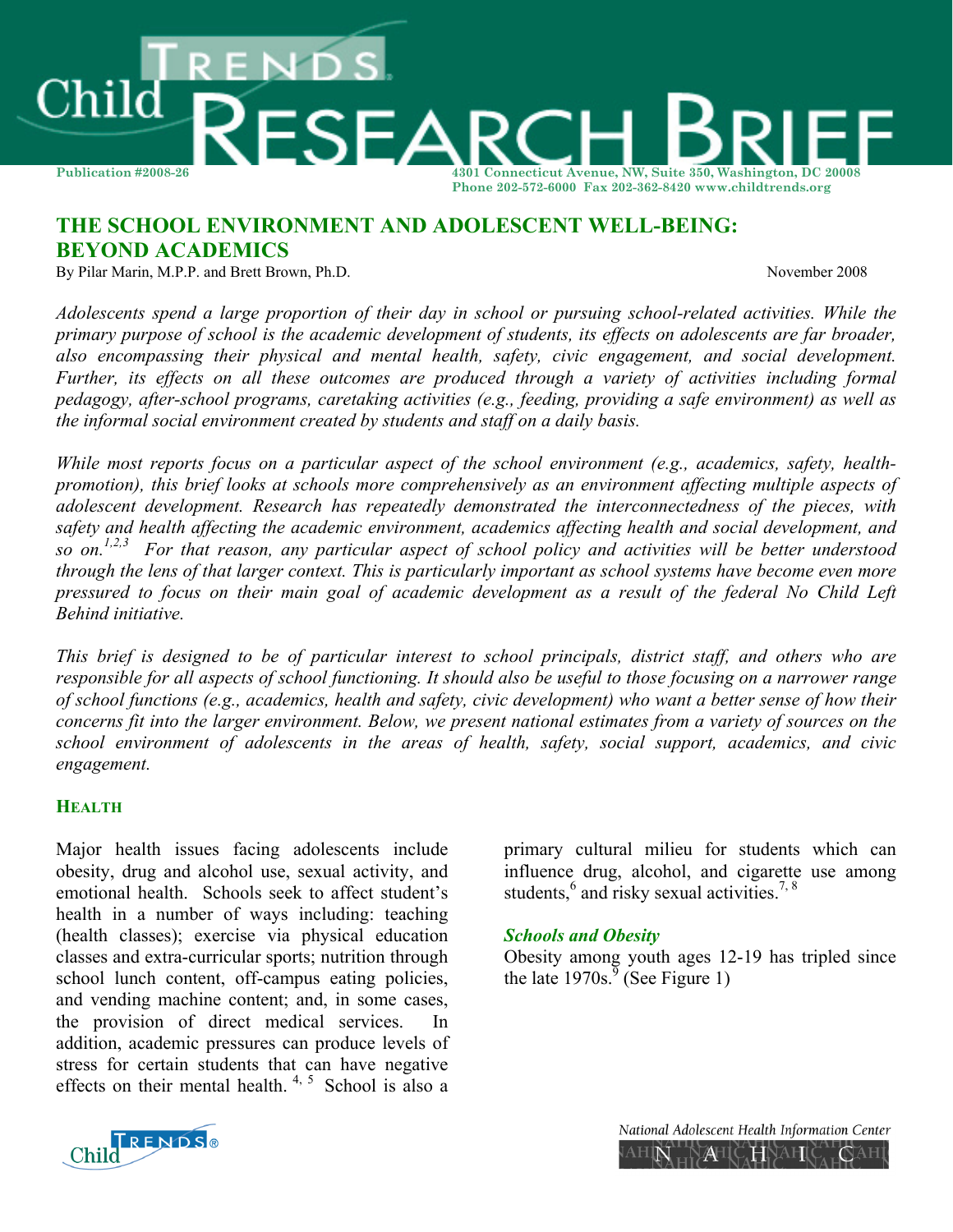

Source: Data for 1976-1994: National Center for Health Statistics. (2003). Health United States, 2003 with Chartbook on Trends in the Health of Americans. National Center for Health Statistics. 2003. Table 69. Data for 1999-2002 from Hedley, Allison, Ogden, Cynthia, Johnson, Clifford, Carroll, Margaret, Curtin, Lester and Katherine Flegal. "Prevalence of Overweight and Obesity Among US Children, Adolescents, and Adults, 1999-2002," JAMA, 291 (23): 2847-2850. Data for 2003-2004: Ogden, Cynthia, Carroll, Margaret, Curtin, Lester, McDowell, Margaret, Tabak, Carolyn, and Flegal, Katherine. "Prevalence of Overweight and Obesity in the United States, 1999-2004." JAMA, 295 (13): 1549-1555

In response to concern over this growing problem, policymakers around the country have been enlisting schools to spearhead efforts to reverse this trend.

Some schools are changing the types and availability of snack foods available within the school to improve nutrition and reduce obesity. A 2004 survey of 27 states found that a median of 89.5 percent of schools in

each state allowed students to purchase snacks from a vending machine or snack bar, with the percentage ranging from 59.8 in Alaska to 95.0 in Utah. The majority of schools offered less nutritious snacks such as chocolate and candy, and among more nutritious snacks, fruits and vegetables were much less common than items such as salty snacks low in fat or 100 percent fruit juice. $10$ (see Map 1) In addition, in 2006 a memorandum of understanding was reached between major U.S. companies supplying

Man 1

competitive food and beverages to schools, the William J. Clinton Foundation and the American Heart Association to adopt practices that would significantly improve the nutritional content of food offered in the schools. This is a voluntary effort, and progress is being independently monitored on an annual basis.<sup>11</sup>

- Between 2003 and 2007, 27 states have passed laws intended to improve school nutrition and 24 states have enacted laws to improve physical education in the schools. $^{12}$ The content and scope of these initiatives varies widely, however, and communities are often given a lot of flexibility in the nature and extent of programs enacted.<sup>13</sup>
- High schools offer opportunities for physical activity for students through physical education classes and school sports activities. In 2006, 63 percent of tenth graders and 54 percent of twelfth graders participated in a school sports team during the school year. $14$

## *Schools and Drug Use*

While tobacco, alcohol and drug use have all declined to some extent among high school students in recent years, these activities still represent major threats to student health. The school environment

Percentage of schools that allow students to purchase snacks from a vending machine or snack bar



Note: States in white were not part of the sample.<br>Source: Karn, L., Grunbaum, JA, McKenna, ML, Wechsler, H and Galuska, DA. (2004). "Competitive Foods and Beverages Available for<br>Purchase in Secondary Schools --- Selected



2 National Adolescent Health Information Center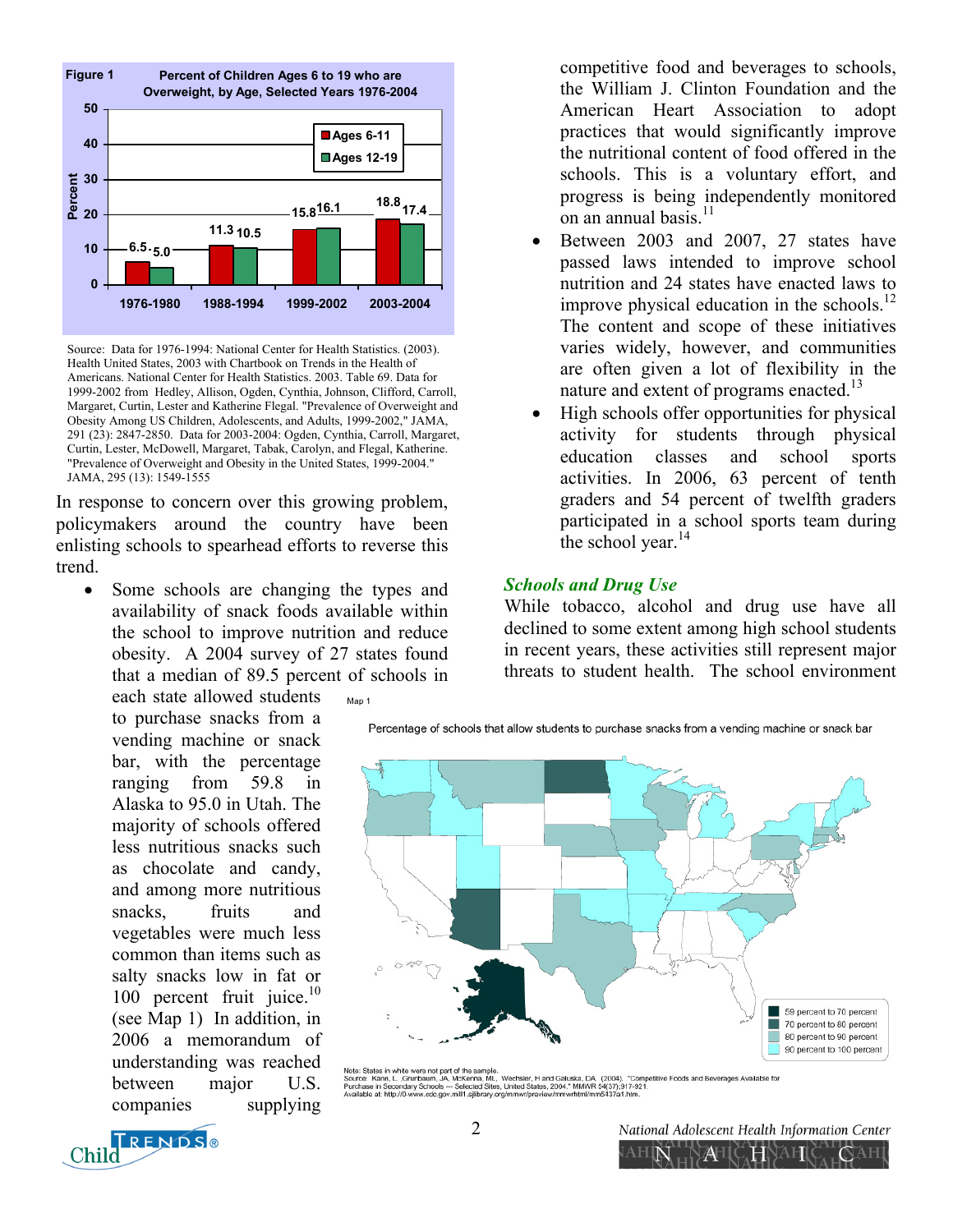can have impacts on adolescent drug use through peer influence and through school policies designed to discourage drug use and drug sales.<sup>15,16,17</sup>

- In 2007, 22 percent of high school students reported being offered, sold, or given an illegal drug on school grounds in the previous 12 months. $^{18}$
- Drug-sniffing dogs are used for random drug checks in 59 percent of high schools and 40 percent of middle schools.<sup>19</sup> (See Figure 2)
- Random sweeps for contraband (including drugs and weapons) were performed in 28 percent of high schools and 24 percent of middle schools  $^{20}$



Source: Jekielek at al. (2007). "Public School Practices for Violence Prevention and Reduction: 2003-04." (NCES-2007-010). National Center for Education Statistics, Institute of Education Sciences. Available at: http://nces.ed.gov/pubs2007/2007010.pdf

# *Schools and Mental Health*

School environments can affect the mental health of students through the academic and social stresses experienced by students. In addition, schools are places where mental health problems can be

identified for possible treatment. This is important in a population where 15 percent reported seriously considering suicide during the previous year in  $2007.<sup>21</sup>$ 

• School activity can be a source of stress for many students. According to estimates from 2001/02, 35 percent of 11-year-old girls and 39 percent of 11-year-old boys in the U.S. felt pressured by schoolwork, while 44 percent of 13-year-old girls and boys reported feeling that way.22

In 2006, 78 percent of U.S. schools had a school counselor, 61 percent had a school psychologist, and 42 percent had a social worker. These included both part-time and full-time positions. $^{23}$ 

# *Schools and Health Care*

Schools commonly provide a number of direct and indirect health care services for students and, in some cases, their families.

- Over one third (36 percent) of all U.S. elementary, middle, and high schools have a full-time nurse on staff, and just over half (51 percent) had a part-time nurse in  $2006.<sup>24</sup>$
- Mandated school health service activities which are most common include: administration of medications and first aid (98 and 99 percent); case management for students with chronic health conditions such as asthma (74 percent);case management for students with disabilities (75 percent); identification of emotional or behavioral disorders, abuse, oral health problems, and chronic conditions (between 60 and 82 percent); identification of counseling for emotional or behavioral disorders (45 percent).25
- Nearly half of all schools (48 percent) provide families assistance with enrolling in Medicaid or SCHIP.<sup>26</sup>
- In 2005, 22 percent of teens ages 12 to  $17$ reported that they received mental health treatment. Of this group, 46 percent said they received treatment from a school counselor, school psychologist, or by having regular meetings with a teacher. $27$

# **SCHOOL SAFETY AND VIOLENCE**

A safe environment is a prerequisite for effective learning, so much so that the country's major education reform initiative, No Child Left Behind, requires school systems to have programs in place to reduce levels of violence as part of its larger plan to improve academic performance.<sup>28</sup> Students who fear violence in school are more likely to skip school.<sup>29,30</sup> A study of high school sophomores found that those who attended schools with moderate to high levels of violence were less likely



3 National Adolescent Health Information Center  $A\!\!\!\!\perp$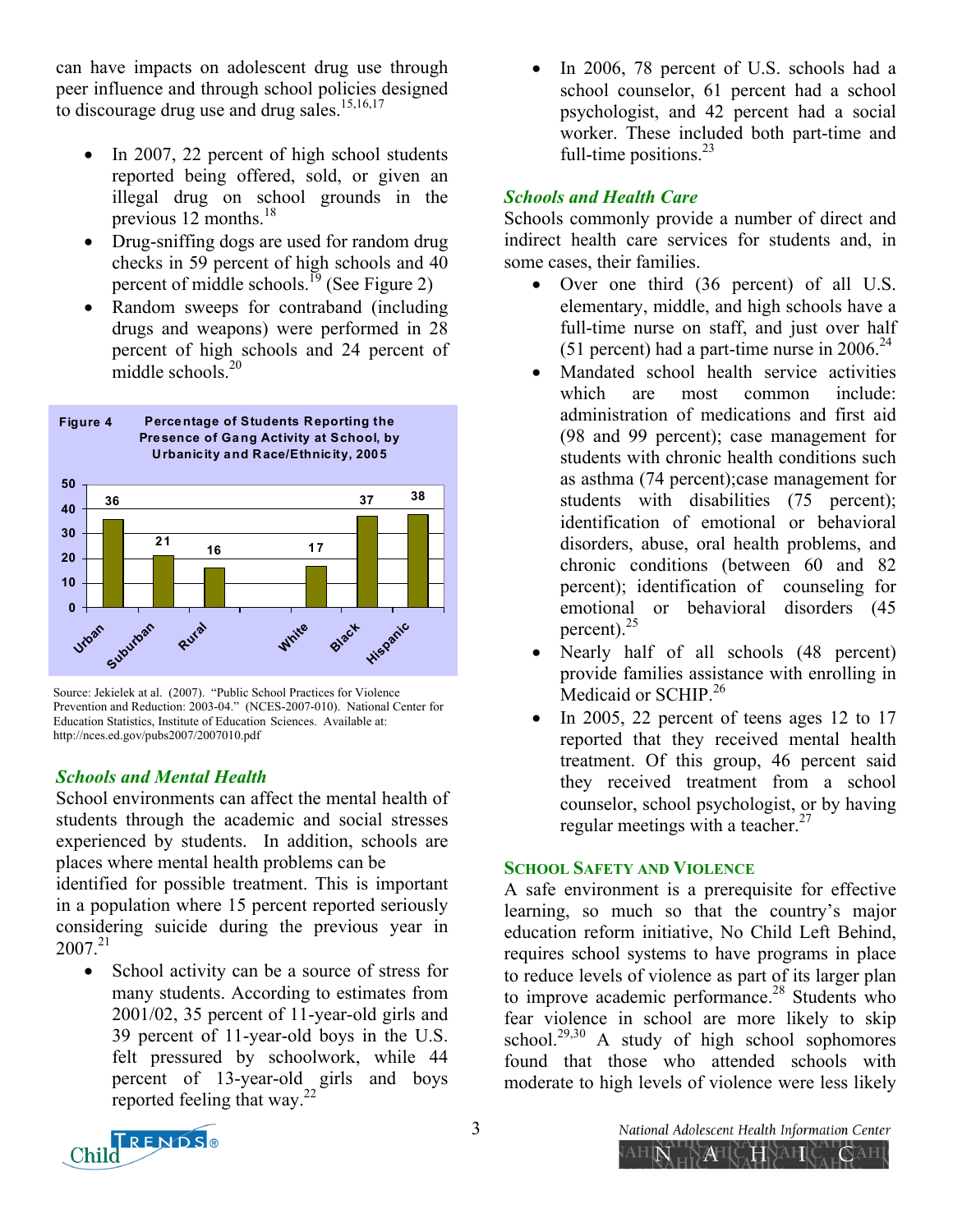to graduate college or attend a 4-year college, even after controlling for other personal and school characteristics.<sup>31</sup>

Unsafe environments can also have direct effects on the health of students. Students in dangerous school environments are more likely to get into fights, to be injured, and to experience emotional stress. $32,33,34$ 

In addition, one analysis of data from four national surveys found involvement with school violence, either as a perpetrator or victim, was the most important risk factor for a student carrying a weapon to school $35$ 

Adolescents who are involved in bullying (a common form of violence in schools) either as a perpetrator or victim, are more likely to suffer from depressive symptoms such as loneliness and difficulty making friends, and more likely to face psychosocial adjustment issues.36 Involvement in bullying as a bully or victim is also associated with poorer health outcomes, while being a bully is associated with more frequent alcohol use.<sup>37</sup>

Students (ages 12-18) who reported having been a target of hate speech, defined here as being called names based on one's race, religion, Hispanic origin, disability, gender, or sexual orientation, were 1.5 times more likely than other students to report being nonviolently victimized and 3.1 times more likely to report being violently victimized while at school  $38$ 

# *School Violence*

Unsafe at School: In 2007, 6 percent of high school students reported that they had not gone to school in the past 30 days because they felt unsafe at school or on their way to or from school. This is down from a high of 12 percent a decade earlier.<sup>39</sup>

• Bullying: Twenty-eight percent of students ages 12 to 18 reported being the victim of bullying at school in the previous 6 months in 2005. Nineteen percent reported being made fun of or called names, and 15 percent reported being the subject of rumors.<sup>40</sup>



Note: Students were asked to report being targets of hate speech based on the past six months.

Note: "At school" means in the school building, on school property, on a school bus, or going to and from school. Source: Dinkes, R., Cataldi, E.F., Kena, G., Baum, K., Baum, K., & Synder, T.D. (2006). Indicators of School Crime and Safety: 2006 (NCES 2007–003/NCJ 214262). U.S. Departments of Education and Justice. Washington, DC: U.S. Government Printing Office. Table 10.2. http://nces.ed.gov/pubs2007/2007003.pdf.

- Hate Speech: In 2005, 11 percent of students ages 12 to 18 reported being the targets of hate-related words at school during the previous six months. Among the types of discrimination surveyed, race-based hate speech was the most common  $(5$  percent), followed by ethnicity (3 percent), and between 1 and 2 percent each for religion, disability, gender or sexual orientation based hate speech. $41$  (See Figure 3). Black students were the most likely to report being a victim of hate speech (15 percent) with about half of them citing race-based hate speech (7 percent). $42$
- Gang Activity: In 2005, 36 percent of students in urban areas reported the presence of gangs at school, compared with 21 percent of students in suburban areas and



4 National Adolescent Health Information Center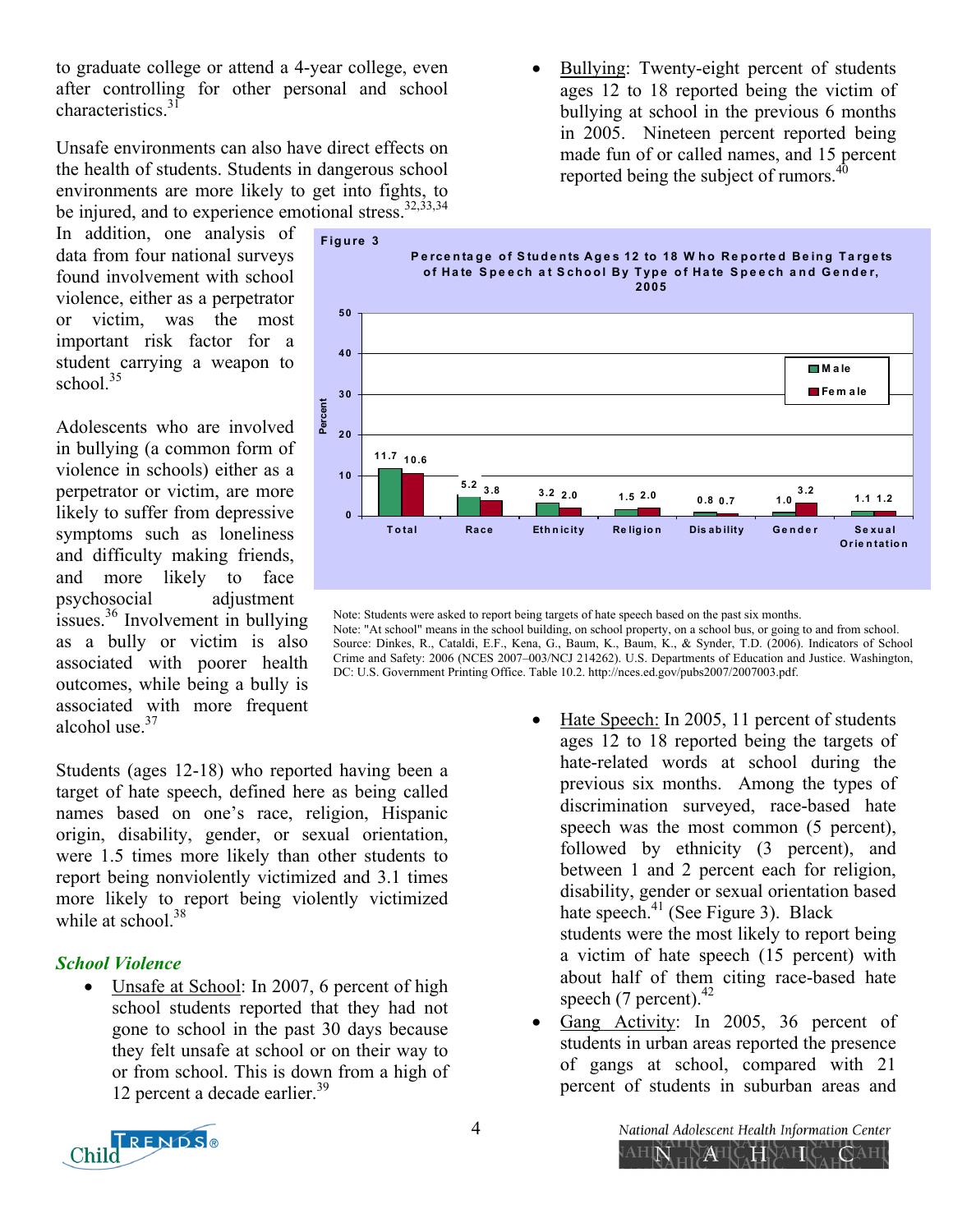16 percent of students in rural areas. In addition, Hispanic and black students are more likely than white students to report the presence of gangs at school (38 and 37 percent versus 17 percent, respectively).<sup>43</sup> (See Figure 4.)



Source: Dinkes, R., Cataldi, E.F., Kena, G., and Baum, K. (2006). Indicators of School Crime and Safety: 2006 (NCES 2007-003/NCJ 214262). U.S. Departments of Education and Justice. Washington, DC: U.S. Government Printing Office.

• Violent threats and attacks (ranging from threats of attack to physical attacks and rape) in high schools were reported at a rate of 31.2 per 1,000 students in 2005-6, and incidences of theft were 5.1 per 1,000 students<sup>44</sup>

There are numerous safety and security measures and initiatives that schools employ in order to prevent school violence. While research on the consequences of school violence for student wellbeing is relatively strong, research on the effectiveness of common strategies for reducing violence in the schools has mostly focused on comprehensive curricula or strategies, making it difficult to determine which specific elements are effective (or not).

Common measures at the middle and high school levels for reducing violence in school include: student training and behaviors (peer conflict resolution, mandatory uniforms, violence prevention curricula); disciplinary policies

(regarding suspension and expulsion); security measures (metal detectors, monitoring cameras, security officers at the school, use of drug sniffing dogs); and involving parents (to maintain school discipline, to offer them training to deal with problem behaviors in the home).

Based on data from the 2003-04 school year, for example:

- Formal violence prevention programs are common: 87 percent of schools have a formal violence prevention curriculum, instruction, or training, 91 percent have behavioral or behavior modification interventions, and 57 percent have student involvement in resolving student conflict problems.45
- Security officers are present on a regular basis in 72 percent of high schools and 64 percent of middle schools.<sup>46</sup> (See Figure 5)
- Metal detectors are used in 13 percent of high schools and 10 percent of middle schools $47$



Source: Guerino, P., Hurwitz, M.D., Noonan, M.E., and Kaffenberger, S.M. (2006). Crime, Violence, Discipline, and Safety in U.S. Public Schools: Findings from the School Survey on Crime and Safety: 2003-04 (NCES 2007-302rev). U.S. Department of Education, National Center for Education

- Out-of-school suspensions with no services provided are allowed in 85 percent of high schools and 77 percent of middle schools.<sup>48</sup>
- Badges: Students are required to wear badges or picture IDs in 16 percent of high schools and 11 percent of middle schools. $49$

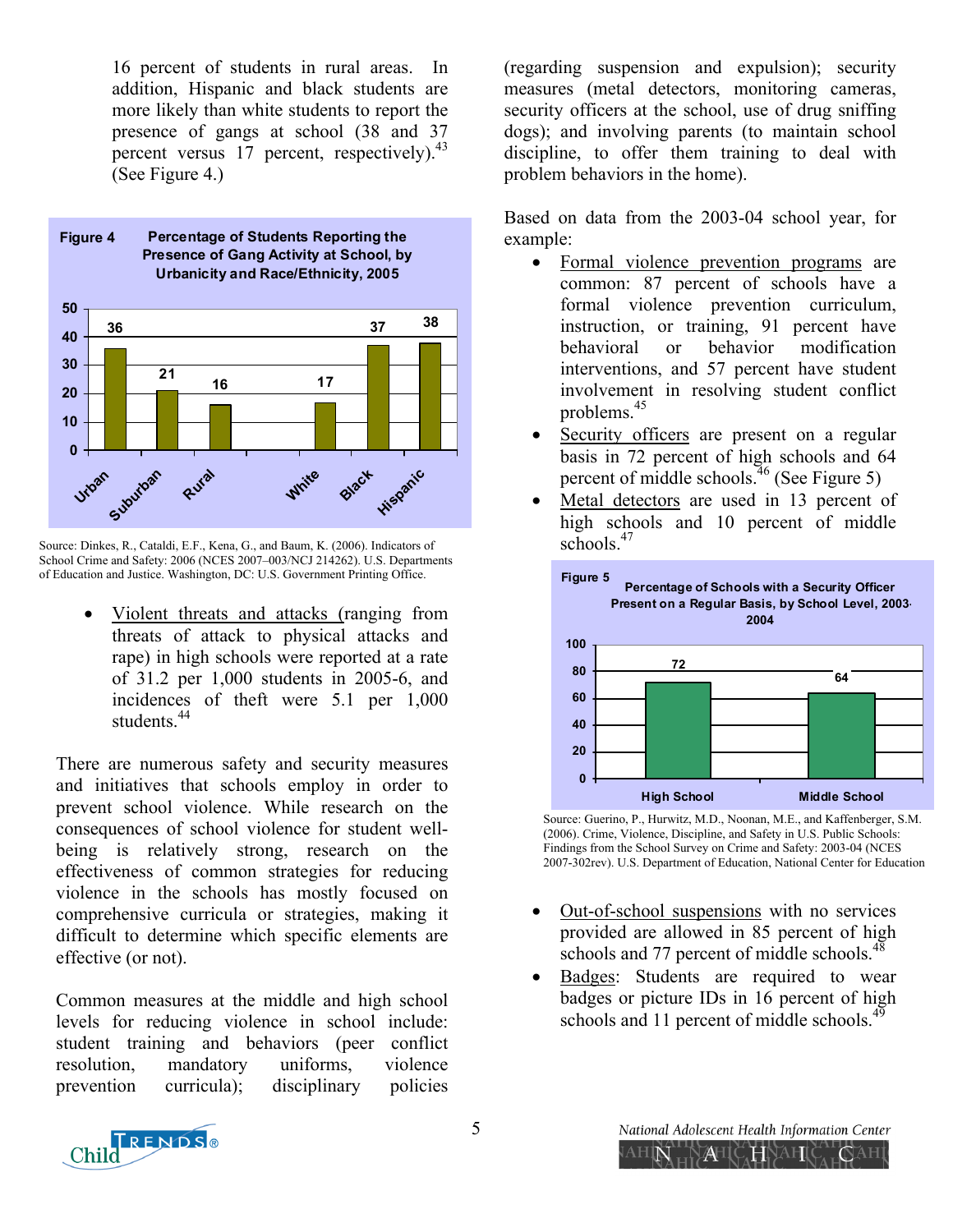#### **SCHOOL SOCIAL SUPPORTS**

The support of peers and teachers at school can have important consequences for student wellbeing. Adolescents who feel that there are people who care about them at school and feel connected to the school are more likely to be academically motivated $50,51$  and less likely to engage in a variety of negative behaviors including drug use, violence and sexual activity.<sup>52</sup>

Support from teachers can be expressed in many ways including caring, having rules that are perceived as clear and fair, and allowing for ageappropriate autonomy in decision-making.<sup>53</sup> A positive relationship with a teacher may motivate a student to learn, participate more in class, or engage in other behavior related to academic achievement. In addition, teacher support may help students psychologically. One study of middle school students found students who perceived increasing teacher support during the transition to middle school reported increases in self-esteem and decreases in depressive symptoms, while those who perceived decreasing teacher support experienced the opposite. $54$ 

- More than four in five students ages 12-18 believe that their school's rules are fair and consistently enforced.<sup>55</sup>
- Nearly a quarter (23 percent) of youth ages 12-17 report that they have none or only one teacher (or other adult in their school) who knows them well and cares about them. About half (46 percent) report two such supportive school staff in their lives, and 31 percent report three or more.<sup>56</sup> (See Figure 6.)
- Among school principals of 15-year-old students, 14 percent report that student learning at their school is hindered by poor student-teacher relations to some extent. Sixty-six percent said that learning was hindered very little and 18 percent said learning was not hindered at all. $57$
- Nearly half (49 percent) of 15-year-old students in the U.S. agreed or strongly agreed that other students in their school were kind and helpful. This was low by

international standards, where 25 of 34 countries reported higher rates.<sup>58</sup>



Source: Unpublished analyses by Child Trends staff from the Every Child Every Promise poll, a nationally representative poll of youth ages 12-17, and parents of children ages 6-17. For additional information visit http://www.americaspromise.org/APAPage.aspx?id=6584.

#### **ACADEMIC QUALITY**

While schools are called on to shape many aspects of students' lives, their core focus is clearly the development of academic knowledge and skills. The No Child Left Behind (NCLB) initiative, our nation's major education initiative of the last five years, has made challenging demands on public schools to improve the academic performance of all students while narrowing performance gaps across groups, providing additional resources and demanding greater accountability. Schools that fail to make Adequate Yearly Progress (AYP) targets towards NCLB goals are initially given greater resources and attention, though repeated failure can result in penalties and increased oversight.

• Annual Yearly Progress: The National Education Association reports that 28 percent of all public schools did not make AYP in the 2007-2008 school year as defined by NCLB.<sup>59</sup>

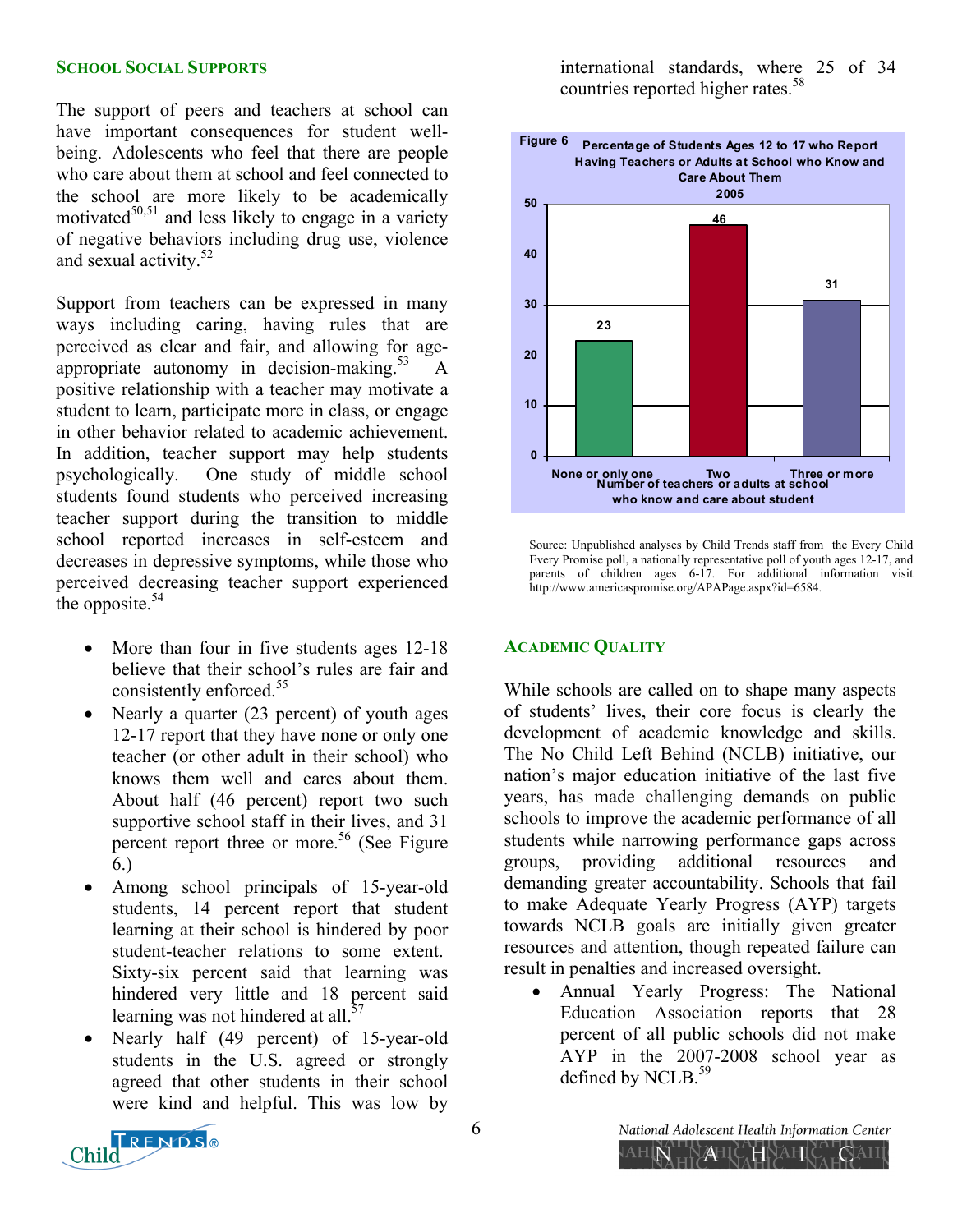A recent review of the literature recommended five key indicators of school environmental quality because of their strong links to student learning. $60$ These include: teacher's academic skills; teacher experience; demanding course content; access to technology (especially computers and the Internet); and class size. Teachers are more effective and student outcomes are better when teachers have more experience, teach in the field in which they are trained, and when they have strong academic skills.<sup>61</sup> There is some evidence that in small classrooms teachers are able to provide more opportunity for participation, spend more time on instruction, and are faced with fewer disciplinary problems.62 Regarding the relationship between class size and student achievement, several metaanalyses have concluded that students in smaller classes have higher test sores and that the effect may be even larger for disadvantaged students.<sup>63</sup>

- Teacher Academic Skills: Among secondary school teachers, 49 percent had a bachelor's degree, 41 percent had a master's degree, 6 percent were education specialists, $64$  and 2 percent had a doctorate degree in 2003-04.<sup>65</sup>
- Teacher Qualifications: In 2003-4, only 58 percent of science and mathematics students had a teacher with a post-secondary degree in the specific field they were teaching.<sup>66</sup>
- School Access to Computers and the Internet: In 2003, 90 percent of 10-14 year olds and 92 percent of 15-17 year olds used a computer in school. Fifty-three percent and 66 percent, respectively, use the Internet at school. $67$ **Figure 8**
- Class size: In secondary schools, pupil-teacher ratios have decreased since the 1950s from a little over 27 pupils per teacher in 1955 to 16 pupils per teacher in  $2004<sup>68</sup>$  (See Figure 7)



\*projected estimate

Source: Snyder, T.D., Dillow, S.A., and Hoffman, C.M. (2007). Digest of Education Statistics 2006 (NCES 2007-017). National Center for Education Statistics, Institute of Education Sciences, U.S. Department of Education. Washington, DC: U.S. Government Printing Office.

#### **CIVIC ENGAGEMENT**

Teens who are civically engaged are less likely to use drugs or become  $pregnant.<sup>69</sup>$  High school students' participation in community programs is associated with positive outcomes for many educational measures such as school attendance, grade point average, self-esteem, and academic motivation.<sup>70</sup> Civic engagement during adolescence is associated with an increased likelihood of voting and volunteering in the future, as well as a stronger work ethic as an adult.<sup>71</sup> Volunteering among high school students has been on the rise in recent years, as has been voting among young adults ages 18-  $24^{72,73}$  (See figure 8)



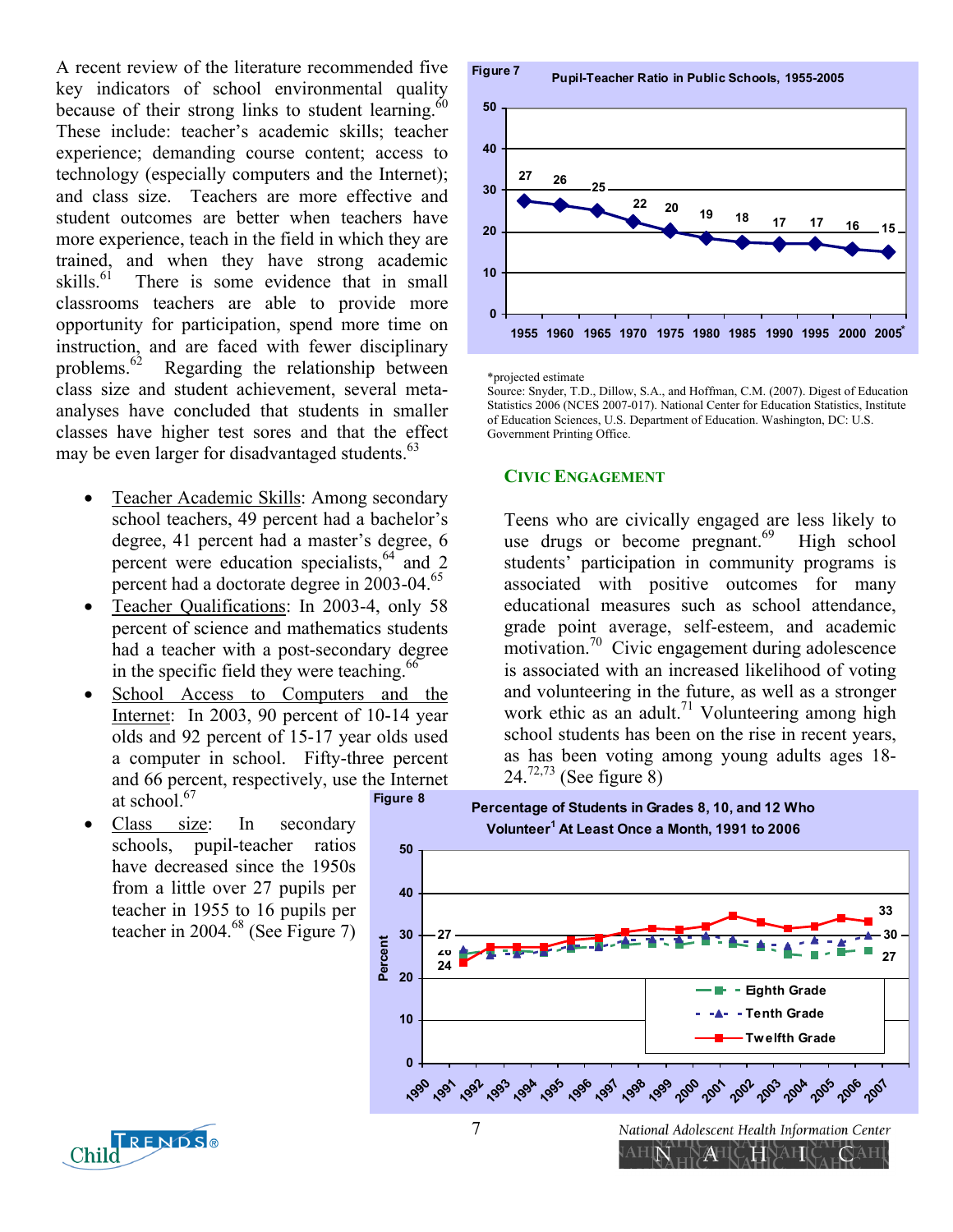Schools can influence students to become civically informed and engaged through a variety of mechanisms including participation in school government, community service requirements, school-based service organizations and, of course, through teaching in the classroom.

- In 2000, 28 percent of young adults reported participating in mandatory unpaid volunteer or community service activities during their high school years.<sup>74</sup>
- Fourteen percent of twelfth graders reported having moderate to great participation in student government or student council in 2006<sup>75</sup>

## **CHANGING DEMOGRAPHICS**

The growing cultural and linguistic diversity of American students brought on by increased immigration presents new challenges for school administrators. Since 1980, the percentage of children under age 18 who are Hispanic has more than doubled from 9 percent to 20 percent in 2006, and is expected to grow to 24 percent by  $2020$ .<sup>76</sup> During that same period the percentage that is Asian increased from 2 to 4 percent, and is projected to be 5 percent by  $2020$ .<sup>77</sup> The percentage of children who are first or second generation immigrants has increased to 22 percent in 2006, and over onequarter of these children live in linguistically isolated households, meaning there are no adults in

the household who speak English very well.<sup>78</sup> Not all communities are equally affected by these trends. For example, the percentage of children in immigrant families ranges from a low of two percent in West Virginia to 48 percent in California.79

### **CONCLUSION**

While the main purpose of education is to prepare adolescents academically, schools are increasingly called upon to develop socially competent, physically healthy and civically engaged youth who will also carry those assets into adulthood. In such a complex environment, school policies targeting particular goals (academic, health, civic) need to be considered within the larger set of school goals and practices. Such an approach will ensure that goals in one area will not unnecessarily be sacrificed for others, and that policies will complement each another to the extent possible.

The purpose of our brief is to help build a greater awareness of the ways in which schools affect all aspects of adolescent development, and the diversity of policies intended to shape those  $outcomes. As  $\overrightarrow{Brindis}^{80}$  points out, however, schools$ cannot carry the burden alone. Beyond what goes on inside the school walls, schools must coordinate their practices with the rest of the community—with health care providers, after-school programs, and perhaps most importantly, students' families.

Suggestion Citation: Marin, P., and Brown, B. (2008) The School Environment and Adolescent Well-Being: Beyond Academics. Child Trends Research Brief. Washington, D.C.: Child Trends.

This Research Brief is a product of a partnership between Child Trends and the National Adolescent Health Information Center at the University of California, San Francisco, to create resources and provide assistance to improve the health of young people and their families. This brief was supported by the U.S. Department of Health and Human Services, Health Resources and Services Administration, Maternal and Child Health Bureau (MCHB), grant number U45 MC00002. We would like to thank Jane Park, Charlie Irwin, Claire Brindis and Tina Paul Mulye at the University of California, San Francisco for their reviews.

Child Trends is a nonprofit, nonpartisan research center that studies children at every stage of development. Its mission is to improve outcomes for children by providing research, data, and analysis to the people and institutions whose decisions and actions affect children. For additional information on Child Trends, including a complete set of available Research Briefs, visit our Web site at **www.childtrends.org**. For the latest information on more than 100 key indicators of child and youth well-being, visit the Child Trends DataBank at **www.childtrendsdatabank.org**. For summaries of over 300 experimental evaluations of social interventions for children, visit **www.childtrends.org/LINKS**.



ĂH

AHIN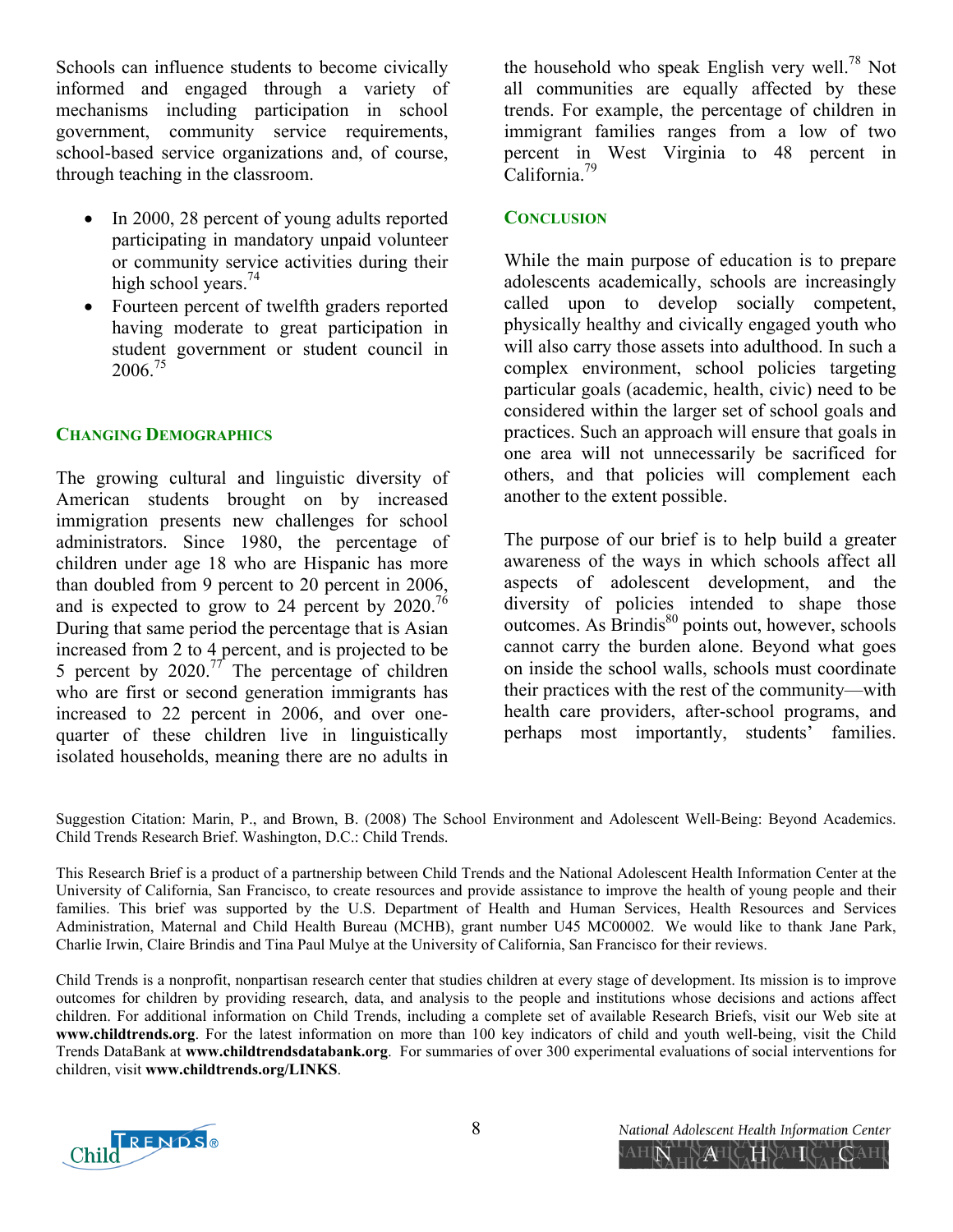The National Adolescent Health Information Center (NAHIC) was established with funding from the Maternal and Child Health Bureau in 1993 to serve as a national resource for adolescent health research and information and to assure the integration, synthesis, coordination and dissemination of adolescent health-related information. For more information, visit **http://nahic.ucsf.edu/**

#### **REFERENCES**

1

<sup>1</sup>Scott, Terrance M., Nelson, C. Michael, and Liaupsin, Carl J. (2001). "Effective instruction: The forgotten component in preventing school violence." *Education & Treatment of Children, 2*4(3). Special issue: Severe behavior disorders of children and youth. pp. 309- 322.

2 Geierstanger, Sara Peterson, Amaral, Gorette, Mansour, Mona, Waiters, and Russell, Susan. (2004). "School**-**Based Health Centers and Academic Performance: Research, Challenges, and Recommendations". *Journal of School Health, 74*(9): 347-352. 3

 $R^3$ Roeser, Robert W. and Eccles, Jacquelynne S. (1998). "Linking the study of schooling and mental health: Selected issues and empirical illustrations." *Educational Psychologist, 33*(4): 153.<br><sup>4</sup> Jones, Russell W. (1992). "Gender Specific Differences in Antecedents of Academic Stress." Available at www.eric.ed.gov.

<sup>4</sup> Jones, Russell W. (1992). "Gender Specific Differences in Antecedents of Academic Stress." Available at www.eric.ed.gov.<br><sup>5</sup> Ainslie, Ricardo C. and Shafer, Alexandra. (1996). "Mediators of Adolescents' Stress in a Col *Adolescence, 31*(124): 913-925.

<sup>6</sup>McNeely, Clea A., Nonnemaker, James M., and Blum, Robert W. (2002). "Promoting School Connectedness: Evidence from the National Longitudinal Study of Adolescent Health." *Journal of School Health, 72*(4): 138-144.<br><sup>7</sup> Manlove Jennifer, (1998). "The Influence of High School Dropout and School Disens

 Manlove, Jennifer. (1998). "The Influence of High School Dropout and School Disengagement on the risk of School-Age Pregnancy." *Journal of Research on Adolescence*, 8(2): 187-220.

<sup>8</sup>McBride, CM, Curry, SJ, Cheadle, A, Anderman C, Wagner, EH, Diehr, P, and Psaty B. (1995). "School-level application of a social bonding model to adolescent risk-taking behavior." Journal of School Health, 65(2): 63-68.

 Child Trends. *Child Trends DataBank: Overweight Children and Youth.* Retrieved August 27, 2007 from http://www.childtrendsdatabank.org/indicators/15OverweightChildrenYouth.cfm Original data from National Health and Nutrition Examination Survey III (NHANES III).

<sup>10</sup>Kann, L. ,Grunbaum, JA, McKenna, ML, Wechsler, H and Galuska, DA. (2004). "Competitive Foods and Beverages Available for Purchase in Secondary Schools --- Selected Sites, United States, 2004." *MMWR 54*(37);917-921. Available at: http://0 www.cdc.gov.mill1.sjlibrary.org/mmwr/preview/mmwrhtml/mm5437a1.htm <sup>11</sup>Health Policy Tracking Service. (2006).

<sup>12</sup> American Academy of Pediatrics, Division of State Government Affairs. (2007). "2006 State Legislation Report" Available at: http://www.aap.org/advocacy/statelegrpt.pdf

<sup>13</sup> Health Policy Tracking Service. (2006). "A Report on State Action to Promote

Nutrition, Increase Physical Activity and Prevent Obesity." *Balance, issue 3*. A report to the Robert Wood Johnson Foundation. Available at: http://www.rwjf.org/files/publications/other/Balance102006.pdf<br><sup>14</sup> Child Trends. *Child Trends Data Bank: Participation in School Athletics*. Retrieved August 27, 2007 from

http://www.childtrendsdatabank.org/indicators/37SchoolAthletics.cfm. Original data from the Monitoring the Future Survey.<br><sup>15</sup> B.R. Flay, Approaches to substance use prevention utilizing school curriculum plus social envir

25 (2000) (6), pp. 861–885.

<sup>16</sup>Juvonen, Jaana, Martino, Steven C., and Ellickson, Phyllis L. (2007) "But Others do it!": Do Misperceptions of Schoolmate Alcohol and Marijuana Use Predict Subsequent Drug Use Among Young Adolescents?" *Journal of Applied Social Psychology, 37*(4): 740- 758.

<sup>17</sup>Spooner, Catherine. (1999). "Causes and correlates of adolescent drug abuse and implications for treatment." Drug and Alcohol Review, 18(4): 453-475.

18 Centers for Disease Control and Prevention (2008). *Youth risk behavior surveillance* – United States, 2007. MMWR 2008:57 (No SS-4). Table 59

<sup>19</sup> Jekielek, S., Brown, B., Marin, P., and Lippman, L. (2007). "Public School Practices for Violence Prevention and Reduction: 2003-04." (NCES-2007- 010). National Center for Education Statistics, Institute of Education Sciences. Available at: http://nces.ed.gov/pubs2007/2007010.pdf<br><sup>20</sup>Jekielek, et al., 2007.

<sup>21</sup> Centers for Disease Control and Prevention (2008). *Youth risk behavior surveillance* – United States, 2007. MMWR 2008:57 (No SS-4). Table 21.

 $^{22}$ Currie C. et al (eds.) 2004. Young People's Health in Context: international report from the HBSC 2001/02 survey. WHO Policy Series: Health policy for children and adolescents Issue 4, WHO Regional Office for Europe

Department of Health and Human Services, Centers for Disease Control and Prevention. (2007). SHPPS 2006 School Health Policies and Programs Study. Downloaded February 12, 2008.

http://www.cdc.gov/HealthyYouth/shpps/2006/factsheets/pdf/FS\_Overview\_SHPPS2006.pdf<br><sup>24</sup> Brenner, N, Wheeler, L, Wolfe, L, Vernon-Smiley, M, Caldart-Olson, L. (2007). Health Services: Results from the School Health Policies and Programs Study 2006. *J. of School Hlth*, 77(8), 464-485.



9 Mational Adolescent Health Information Center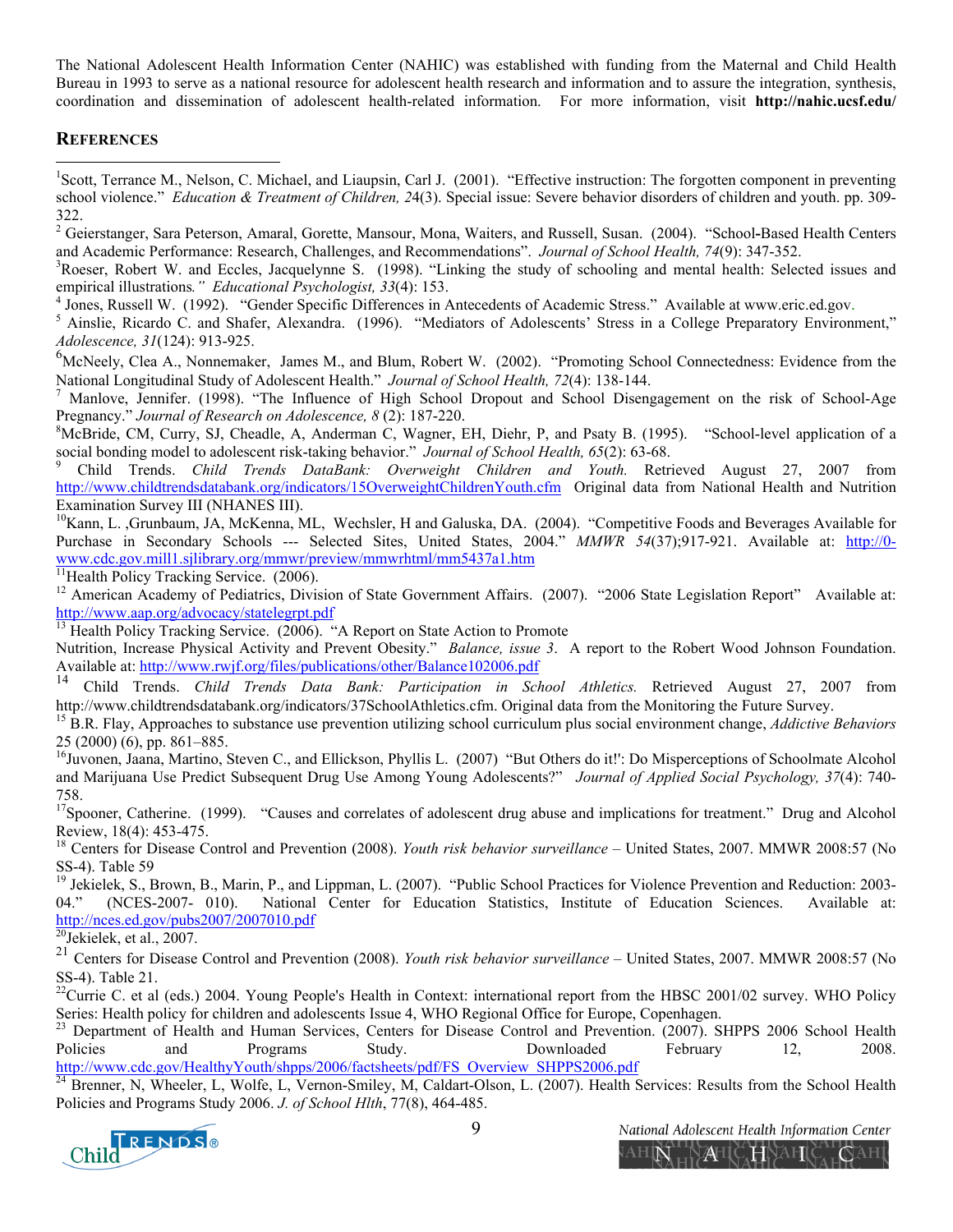<sup>27</sup> SAMHSA, Office of Applied Studies, National Survey on Drug Use and Health, 2004 and 2005. Tables 6.36B 6.41B. Available at

http://www.oas.samhsa.gov/NSDUH/2k5NSDUH/tabs/Sect6peTabs1to67.htm<br><sup>28</sup>U.S. Department of Education. "No Child Left Behind: A Desktop Reference." Accessed September 28, 2007. Available at:<br>http://www.ed.gov/admins/lead/acc

 $\frac{100 \text{ J/m}}{29}$ Dukes, Richard L. and Stein, Judith A. (2001). "Effects of Assets and Deficits on the Social Control of At-Risk Behavior among Youth: A Structural Equations Approach." Youth Society, 32: 337 - 359.

<sup>30</sup> Bowen, Natasha K. and Bowen, Gary L. (1999). "Effects of Crime and Violence in Neighborhoods and Schools on the School Behavior and and Performance of Adolescents."

*Journal of Adolescent Research, 14*: 319 - 342.

 $31$ Grogger, Jeffrey T. (1997). "Local Violence, Educational Attainment, and Teacher Pay." NBER Working Papers 6003, National Bureau of Economic Research, Inc.

<sup>32</sup> Elliott, D.S., Hamburg, B.A., and Williams, K.R. (1998). Violence in American Schools: An Overview. In D.S. Elliott, B.A. Hamburg, and K.R. Williams (Eds.), *Violence in American Schools*. New York: Cambridge University Press.<br><sup>33</sup> Gladden, R. Matthew. (2002). "Reducing School Violence: Strengthening Student Programs and Addressing the role o

Organizations." Review of Research in Education, 26: 263-299.

<sup>34</sup> Flannery, Daniel F., Wester, Kelly R., and Singer, Mark I. (2004). "Impact of Exposure to Violence in School on Child and Adolescent Mental Health and Behavior." Journal of Community Psychology,  $32(5)$ : 559-573.

<sup>35</sup>Kingery, Paul M., Coggeshall, Mark B. and Alford, Aaron A. (1998). "Violence at School: Recent Evidence from Four National

Surveys." *Psychology in Schools, 35*(3): 247-58.<br><sup>36</sup>Suluja, Gitanjali, Iachan, Ronaldo, Scheidt, Peter C., Overpeck, Mary D., Sun, Wenyu, and Giedd, Jay N. (2004). "Prevalence of and Risk Factors for Depressive Symptoms

<sup>37</sup> Nansel, Tonja R., Craig, Wendy, Overpeck, Mary D., Saluja, Gitanjali W. and Ruan, June. (2004). "Cross-national Consistency in the Relationship Between Bullying Behaviors and Psychosocial Adjustment."Arch Pediatr Adol

<sup>38</sup> Van Dorn, R. (2002). "Unrecognized Warning Signs." *Education Week*, 22, 41. Available through edweek.org at: org/more than the strategy of the case of the Aranaou of the Aranaou incough edweek.org/ew/articles/2002/11/13/11vandorn.h22.html?querystring=Unrecognized%20Warning%20Signs<br><sup>39</sup> Centers for Disease Control and Prevention (

SS-4). Table 17.

<sup>40</sup> Dinkes, R., Cataldi, E.F., Kena, G., and Baum, K. (2006). *Indicators of School Crime and Safety: 2007* (NCES 2008–0213/NCJ 219533). U.S. Departments of Education and Justice. Washington, DC: U.S. Government Printing Office. Table 6.1. Available at:http://nces.ed.gov/pubsearch/pubsinfo.asp?pubid=2008021. 41 Child Trends. *Child Trends Data Bank: Victims of Hate Speech.* Retrieved August 27, 2007 from

http://www.childtrendsdatabank.org/indicators/94VictimsofHateSpeech.cfm. Original data from School Crime Supplement to the National Crime Victimization Survey.

42 Child Trends. *Child Trends Data Bank: Victims of Hate Speech.* 43 Dinkes, R., Cataldi, E.F., Kena, G., and Baum, K. (2006).

44 Dinkes, R., Forrest Cataldi, E., Lin-Kelly, W. (2007). Indicators of School Crime and Safety: 2007 (NCES 2007- NCES 2008021). U.S. Departments of Education and Justice. Washington, DC: U.S. Government Printing Office. Table 16.1

<sup>45</sup>Guerino, P., Hurwitz, M.D., Noonan, M.E., and Kaffenberger, S.M. (2006).

 $46$  Jekielek at al.  $(2007)$ .

<sup>47</sup>Guerino, P., Hurwitz, M.D., Noonan, M.E., and Kaffenberger, S.M. (2006).

48Guerino, P., Hurwitz, M.D., Noonan, M.E., and Kaffenberger, S.M. (2006).

49 Dinkes, R., Cataldi, E.F., Kena, G., and Baum, K. (2006).

<sup>50</sup>Wentzel, Kathryn R. and Caldwell, Kathryn. (1997). "Friendships, Peer Acceptance, and Group Membership: Relations to Academic Achievement in Middle School." *Child Development, 68*(6): 1198-1209.<br><sup>51</sup> Ryan, Allison M. and Patrick, Helen. (2001). "The Classroom Social Environment and Changes in Adolescents' Motivation and

Engagement during Middle School**."** *American Educational Research Journal*, 38(2): 437-460.

 $^{52}$ McNeely, Clea A., Nonnemaker, James M., and Blum, Robert W. (2002).<br> $^{53}$ Klem, Adena M. and Connell, James P. (2004). "Relationships Matter: Linking Teachers Support to Student Engagement and Achievement." Paper presented at the Tenth Biennial Meeting of the Society for Research on Adolescence, March 11-14, 2004. Baltimore, Maryland.

54Fredriksen, Katia and Rhodes, Jean. (2004). "The role of teacher relationships in the lives of students." New *Directions for Youth Development, 103.*<br><sup>55</sup>Guerino, P., Hurwitz, M.D., Noonan, M.E., and Kaffenberger, S.M. (2006).

<sup>56</sup> Unpublished analyses by Child Trends staff from the Every Child Every Promise poll, a nationally representative poll of youth ages 12-17, and parents of children ages 6-17. For additional information visit http://www.americaspromise.org/APAPage.aspx?id=6584



 $25$  Ibid, Table 9.

 $26$  Ibid, Table 9.